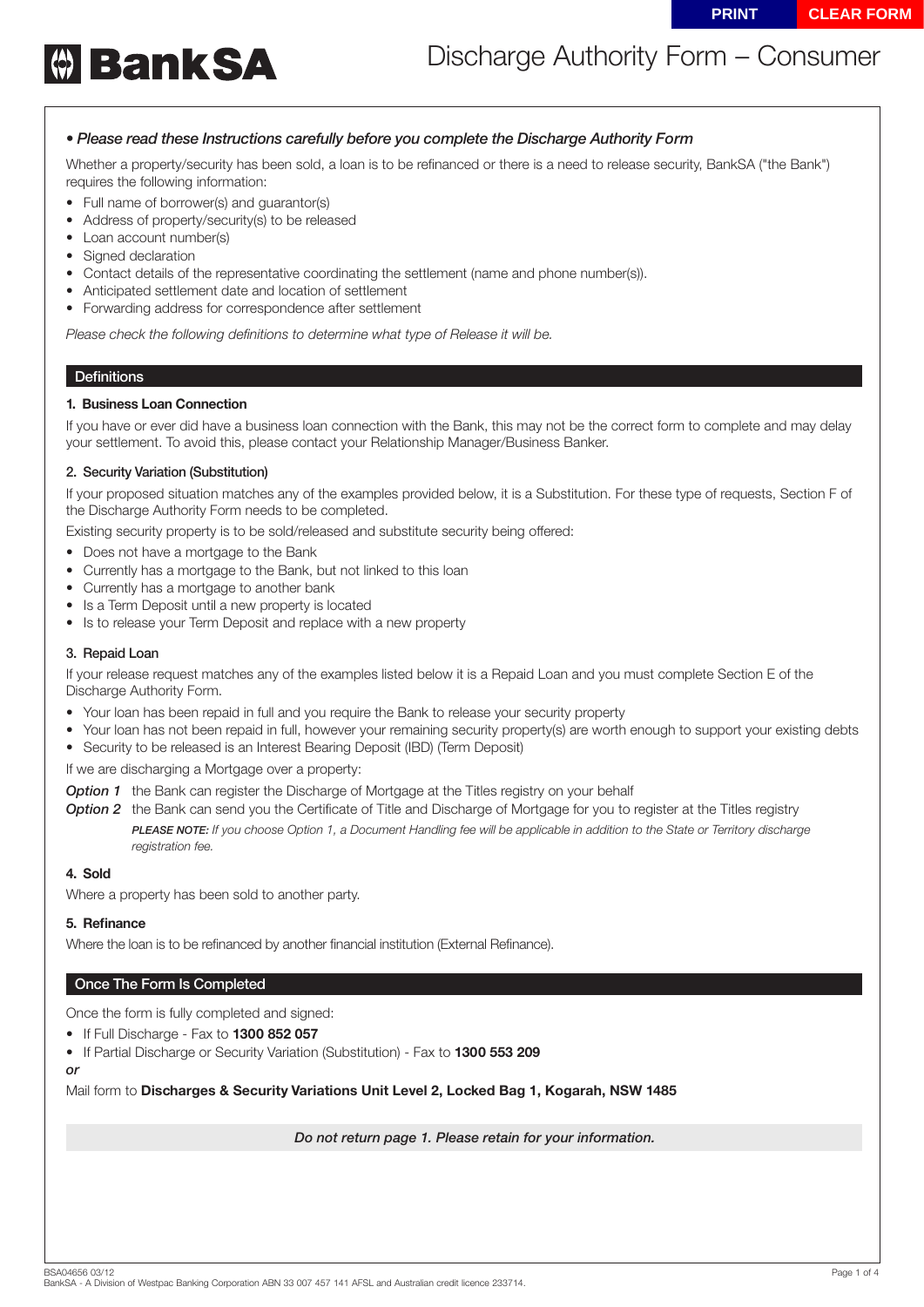|                   |                                         | Please Read These Instructions Carefully Before Completing The Form                                                                              |                                                                                                                                                 |           |  |  |
|-------------------|-----------------------------------------|--------------------------------------------------------------------------------------------------------------------------------------------------|-------------------------------------------------------------------------------------------------------------------------------------------------|-----------|--|--|
|                   | Required fields to be completed:        | Processing will be unable to proceed until all required fields are complete.                                                                     |                                                                                                                                                 |           |  |  |
|                   |                                         | Substituting property/security (Substitution) Complete sections, A, B, C, D, F, G, H                                                             |                                                                                                                                                 |           |  |  |
|                   |                                         | Call the Customer Contact Centre (CCC) on 1300 883 183; OR Contact your local branch                                                             | Call your Lender/Relationship Manager/Business Banker if you require assistance on how to complete this form; OR                                |           |  |  |
|                   |                                         | Section A - Customer Details (Full name of ALL parties involved)                                                                                 |                                                                                                                                                 |           |  |  |
|                   | Do you have a business loan connection? |                                                                                                                                                  |                                                                                                                                                 |           |  |  |
| <b>No</b>         | Yes                                     | contact your Relationship Manager/Business Banker or<br>Business Banking Solutions on 1800 804 411 (option 3) to arrange for release of security |                                                                                                                                                 |           |  |  |
|                   |                                         |                                                                                                                                                  | NOTE: Include previous name if name has changed during the life of the loan. Use additional form if more than 4 people are parties to the loan. |           |  |  |
| Customer name (1) |                                         |                                                                                                                                                  | Borrower                                                                                                                                        | Guarantor |  |  |
| Customer name (2) |                                         |                                                                                                                                                  |                                                                                                                                                 |           |  |  |
| Customer name (3) |                                         |                                                                                                                                                  | <b>Borrower</b>                                                                                                                                 | Guarantor |  |  |
|                   |                                         |                                                                                                                                                  | Borrower                                                                                                                                        | Guarantor |  |  |
| Customer name (4) |                                         |                                                                                                                                                  |                                                                                                                                                 |           |  |  |
| Contact name      |                                         |                                                                                                                                                  | Borrower                                                                                                                                        | Guarantor |  |  |
|                   |                                         |                                                                                                                                                  |                                                                                                                                                 |           |  |  |
| Mobile number     |                                         | Work phone number                                                                                                                                | Home phone number                                                                                                                               |           |  |  |
|                   |                                         | a separate sheet clearly labelled with your loan account number).                                                                                | Mailing address of each party on loan for ALL correspondence after settlement. (If there are more parties on the loan, please attach on         |           |  |  |
| Customer (1)      |                                         |                                                                                                                                                  |                                                                                                                                                 | Postcode  |  |  |
| Customer (2)      |                                         |                                                                                                                                                  |                                                                                                                                                 | Postcode  |  |  |
| Customer (3)      |                                         |                                                                                                                                                  |                                                                                                                                                 | Postcode  |  |  |
| Customer (4)      |                                         |                                                                                                                                                  |                                                                                                                                                 | Postcode  |  |  |
|                   |                                         | Section B - Property/Security(s) To Be Released                                                                                                  |                                                                                                                                                 |           |  |  |
| Property (1)      | Unit/Street no.                         | Street name                                                                                                                                      |                                                                                                                                                 |           |  |  |
|                   | Suburb                                  |                                                                                                                                                  | State                                                                                                                                           | Postcode  |  |  |
| Property (2)      | Unit/Street no.                         | Street name                                                                                                                                      |                                                                                                                                                 |           |  |  |
|                   | Suburb                                  |                                                                                                                                                  | <b>State</b>                                                                                                                                    | Postcode  |  |  |
| Property (3)      | Unit/Street no.                         | Street name                                                                                                                                      |                                                                                                                                                 |           |  |  |
|                   | Suburb                                  |                                                                                                                                                  | <b>State</b>                                                                                                                                    | Postcode  |  |  |
| Property (4)      | Unit/Street no.                         | Street name                                                                                                                                      | <b>State</b>                                                                                                                                    |           |  |  |
|                   | Suburb                                  |                                                                                                                                                  |                                                                                                                                                 | Postcode  |  |  |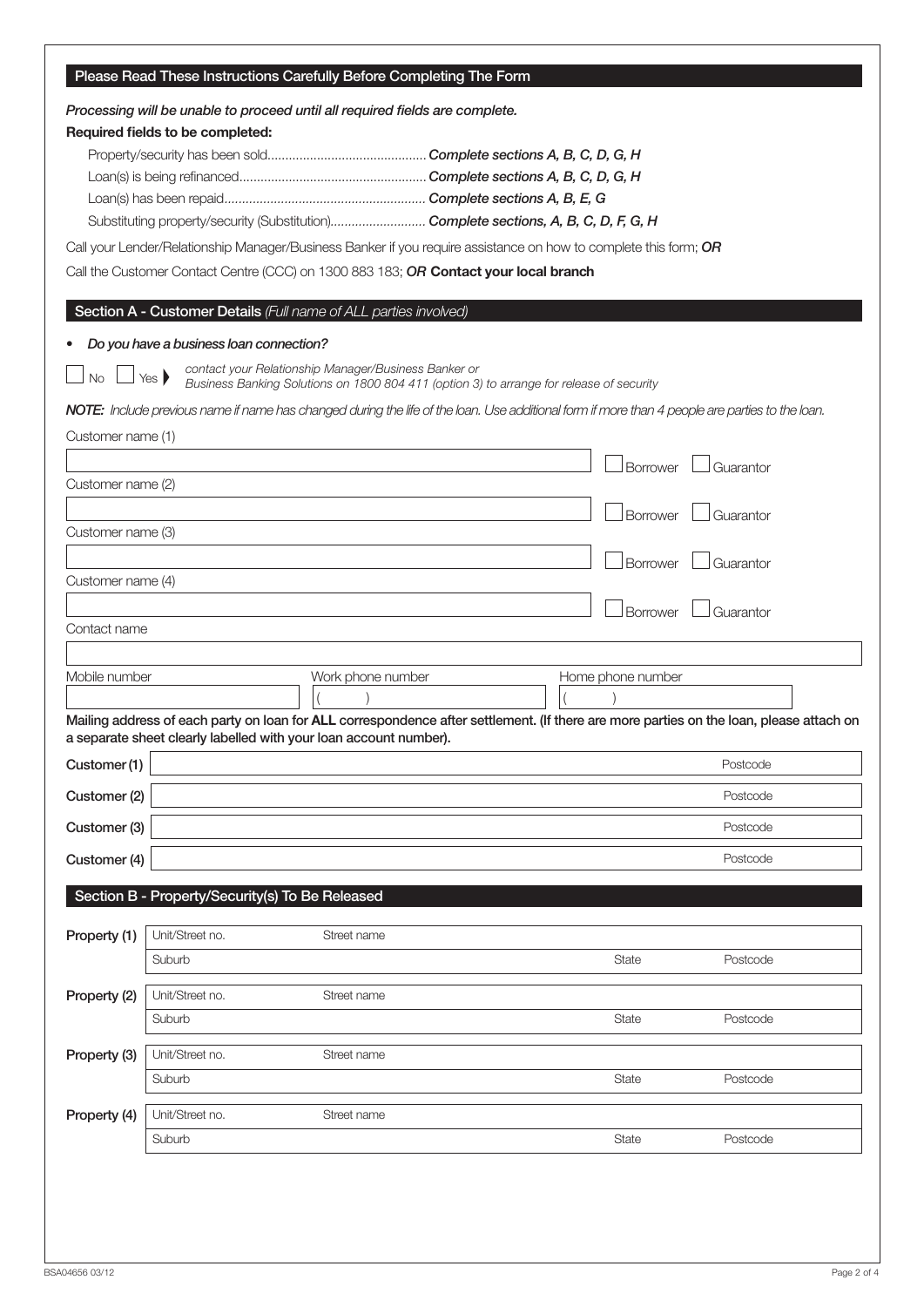| Section C - Settlement Type                                                                                                                                                                                                                                                                                                                                |  |  |  |  |  |  |
|------------------------------------------------------------------------------------------------------------------------------------------------------------------------------------------------------------------------------------------------------------------------------------------------------------------------------------------------------------|--|--|--|--|--|--|
| Property/security(s) has been (please tick one box only)                                                                                                                                                                                                                                                                                                   |  |  |  |  |  |  |
| Anticipated settlement date<br>Sold<br>Go to                                                                                                                                                                                                                                                                                                               |  |  |  |  |  |  |
| (Financial<br><b>Section D</b><br>Refinance to<br><i>Institution</i> )                                                                                                                                                                                                                                                                                     |  |  |  |  |  |  |
| Property/security variation (Substitution)<br>Go to Section D<br>Loan has been repaid (no settlement required)<br>Go to Section E                                                                                                                                                                                                                          |  |  |  |  |  |  |
| Please tick one option only<br>FULL release of all security properties, or<br><b>PARTIAL</b> release only for the above property<br><b>Please Note:</b> For partial discharges, an additional valuation fee may apply                                                                                                                                      |  |  |  |  |  |  |
| <b>Section D - Settlement Details</b>                                                                                                                                                                                                                                                                                                                      |  |  |  |  |  |  |
| In the boxes below please specify the Loan account number(s) and whether they are to be paid out in full.<br>balance reduced to<br>limit reduced to<br>is to be <b>Closed</b> ?<br>Yes<br>No<br>Convert to Savings Account<br>For portfolio loans:<br>Close Loan Account<br>limit reduced to<br>balance reduced to<br>is to be Closed?<br>Yes<br><b>No</b> |  |  |  |  |  |  |
| Close Loan Account<br>Convert to Savings Account<br>For portfolio loans:                                                                                                                                                                                                                                                                                   |  |  |  |  |  |  |
| limit reduced to<br>balance reduced to<br>is to be Closed?<br>Yes<br><b>No</b><br>Convert to Savings Account<br>Close Loan Account<br>For portfolio loans:                                                                                                                                                                                                 |  |  |  |  |  |  |
| limit reduced to<br>balance reduced to<br>is to be Closed?<br>$\Box$ Yes<br><b>No</b>                                                                                                                                                                                                                                                                      |  |  |  |  |  |  |
| Convert to Savings Account<br>Close Loan Account<br>For portfolio loans:                                                                                                                                                                                                                                                                                   |  |  |  |  |  |  |
| PLEASE NOTE: Where all loans are not being paid out in full, the Bank will contact the customer directly and all requests are subject to the Bank<br>approval. If you have a Personal Loan the payout figure can only be calculated on the morning of settlement                                                                                           |  |  |  |  |  |  |
| Would you like the Bank to collect all the proceeds at settlement?                                                                                                                                                                                                                                                                                         |  |  |  |  |  |  |
| <b>No</b><br>NOMINATE A BANKSA BSB AND ACCOUNT YOU<br>WOULD LIKE ANY SURPLUS CREDITED TO?<br>Yes $\blacktriangleright$                                                                                                                                                                                                                                     |  |  |  |  |  |  |
| <b>NOTE:</b><br>• These funds will require 3 days clearance for availability<br>. If no account is nominated, delays may occur                                                                                                                                                                                                                             |  |  |  |  |  |  |
| Are any of the above loans part of an Advantage Package?<br>No<br>Yes                                                                                                                                                                                                                                                                                      |  |  |  |  |  |  |
| Withdraw any shortfall funds from BankSA BSB and account number                                                                                                                                                                                                                                                                                            |  |  |  |  |  |  |
| Account number<br><b>Account Name</b>                                                                                                                                                                                                                                                                                                                      |  |  |  |  |  |  |
| Section E - Loan Has Been Repaid (No Settlement Required)                                                                                                                                                                                                                                                                                                  |  |  |  |  |  |  |
| Would you like the Bank to register the discharge of the mortgage at the Lands Title Office?<br>No                                                                                                                                                                                                                                                         |  |  |  |  |  |  |
| please provide a BankSA BSB and account<br>number to debit fees<br>Yes I                                                                                                                                                                                                                                                                                   |  |  |  |  |  |  |
| or cash (staff to complete Bank Use Only Section)                                                                                                                                                                                                                                                                                                          |  |  |  |  |  |  |
| Where would you like the documents to be sent? $(V)$                                                                                                                                                                                                                                                                                                       |  |  |  |  |  |  |
| by registered mail to my residential address as per Section A, OR                                                                                                                                                                                                                                                                                          |  |  |  |  |  |  |
| to my nearest branch<br>Please specify branch                                                                                                                                                                                                                                                                                                              |  |  |  |  |  |  |
| Name of person collecting documents                                                                                                                                                                                                                                                                                                                        |  |  |  |  |  |  |